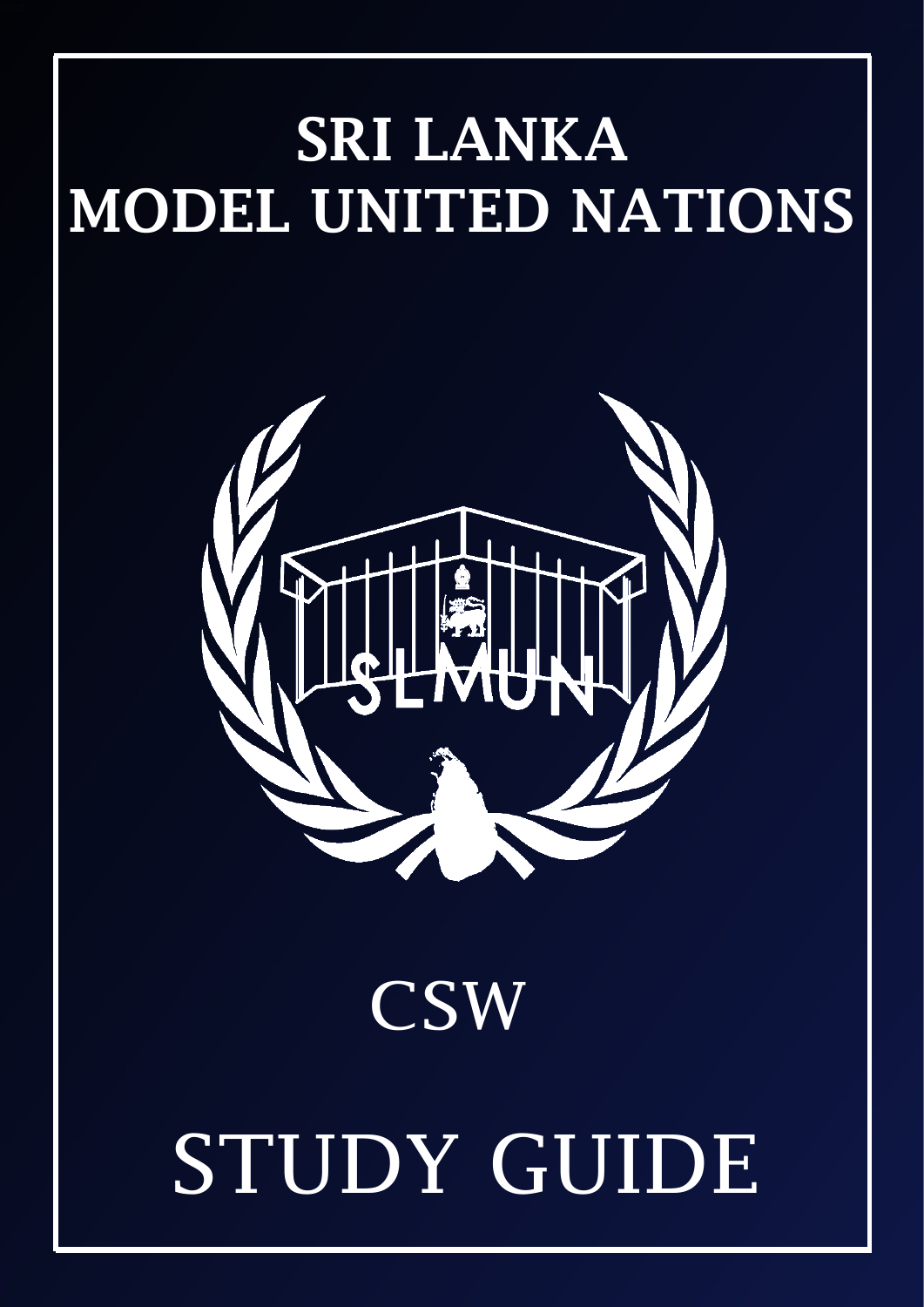# **UNITED NATIONS COMMISION ON STATUS OF WOMEN**

Women's rights have been a concern of the United Nations (UN) since 1945, when the United Nations Charter promised in its preamble "to reaffirm faith in fundamental human rights, in the dignity and worth of the human person, in the equal rights of men and women and of nations large and small."

The Commission on the Status of Women enforces multi‐year programs, created in 1987, which establishes priority themes driving discussion and action. CSW will often pick a point of societal contention, a topic that affects women's rights and demands immediate action, to serve as the focus for negotiations and discussion. Every year, representatives from 45 Member States gather at UN Headquarters in New York to discuss and review global progress towards gender equality and the advancement of women's rights. The CSW consists of Member States from around the globe: 13 from Africa, 11 from Asia, 9 from Latin America and Caribbean, 8 from Western Europe and other States, and 4 from Eastern Europe. The Commission on the Status of Women works alongside UN Women to Promote gender equality and women's empowerment.

# **AGENDA**

**CONFERENCE TOPIC**: Sexual violence against refugees, returnees and internally displaced women and women trafficking focusing on conflicted regions.

**PRACTICE DEBATE TOPIC:** Threats to the human security of women and children during times of war.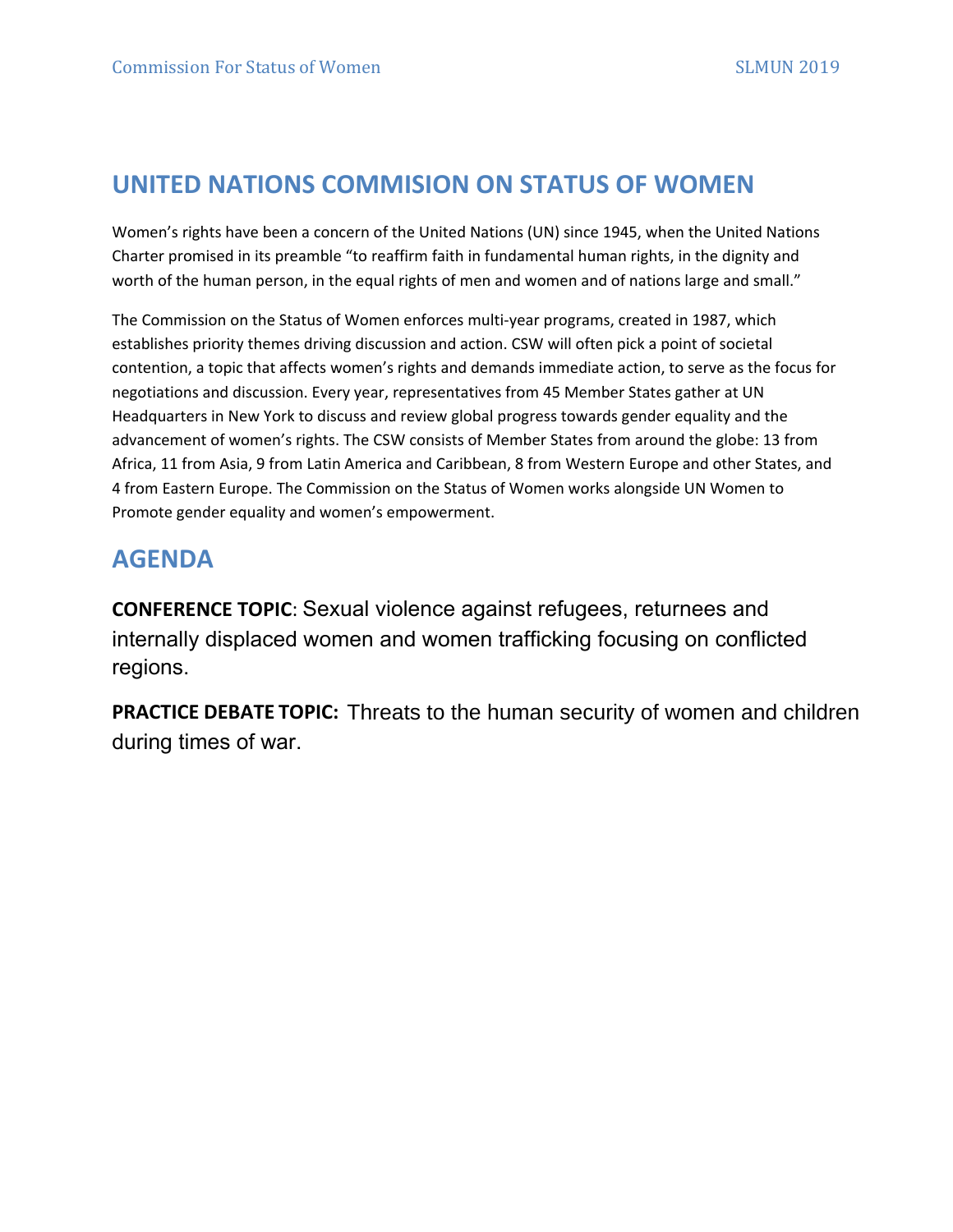## **CONFERENCE TOPIC: SEXUAL VIOLENCE AGAINST REFUGEES, RETURNEES AND INTERNALLY DISPLACED WOMEN AND WOMEN TRAFFICKING FOCUSING ON CONFLICTED REGIONS**

#### **BACKGROUND**

UNHCR first published Sexual Violence against Refugees: Guidelines on Prevention and Response in 1995. By that time, it had become clear that the magnitude of the problem called for a focused approach and considered concerted actions that had not, until then, been adequately formulated and compiled in any of UNHCR's earlier publications. The 1995 Guidelines helped create a greater awareness and understanding of this serious human rights violation and laid the foundations for developing programs to prevent and respond to it. Yet sexual and gender‐based violence against refugees, especially women and children, continues unabated. It has been exacerbated by unequal gender relations within communities of concern; it has been used as a weapon of war and as a means of exercising power; it has been both a cause of forced displacement and a terrible consequence of the breakdown of family and community structures that accompanies displacement. It has also been perpetrated by some of the very people who have been entrusted with the task of protecting refugees and displaced persons.

Since 1995, many lessons have been learned concerning individual, institutional and national responsibilities for implementing the Guidelines and for providing protection to uprooted persons. Throughout those years, UNHCR, other UN agencies, governmental and non‐governmental organizations, refugees, returnees and internally displaced persons have evaluated the programs and activities suggested in the Guidelines in the context of complex emergency situations. The culmination of this evaluation process was the Inter‐Agency Lessons Learned Conference on Prevention and Response to Sexual and Gender‐Based Violence in Refugee Situations, which was held in Geneva in March 2001.

Participants at the Conference identified areas for improvement and highlighted the importance of revising the 1995 Guidelines to reflect progress made over the years and to refine an inter‐agency, multi‐sectorial approach to addressing sexual and gender‐based violence against refugees, returnees and internally displaced persons. Recommendations from the Conference included strengthening institutional commitment by developing a Code of Conduct for humanitarian workers; setting common minimum standards for addressing sexual and gender‐based violence; supporting the allocation and management of adequate funding and staff; and integrating a gender‐equality perspective in institutional practices. Participants emphasized the need to engage the refugee community in all stages of programs delivery: design, implementation, monitoring and evaluation.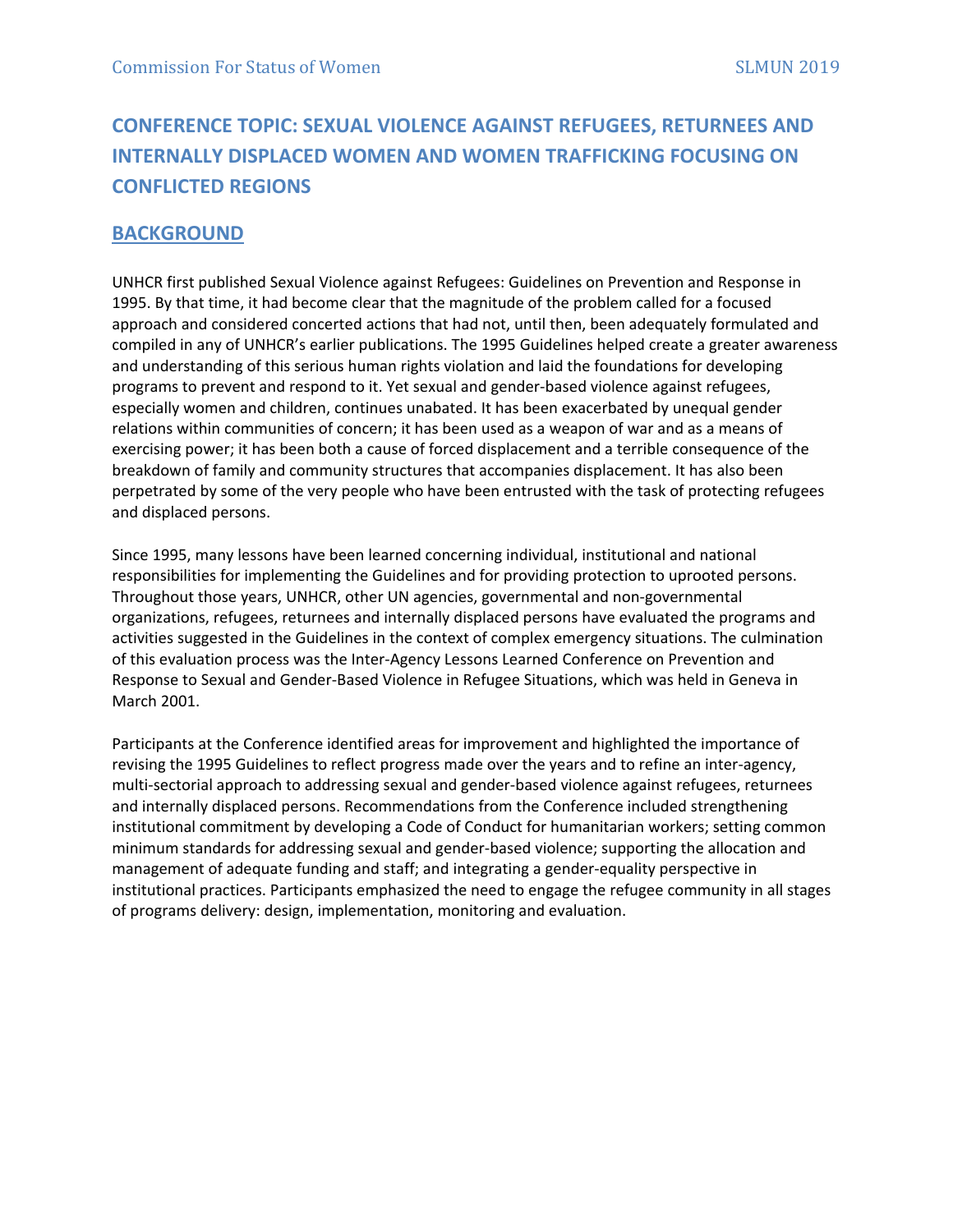Key terms and concepts definitions:

● Millennium Development Goals (MDGs)

Set for the year 2015, the MDGs are an agreed set of goals designed to respond to the world's main development challenges and to the calls of civil society. The MDGs represent a global partnership that grew out of the commitments and targets established at the world summits of the 1990s. The eight MDGs seek to promote poverty reduction, education, maternal health and gender equality and aim at combating child mortality, AIDS and other diseases. As 2015 approaches, consultations are underway to establish the Post‐2015 Development Framework or Agenda, which will succeed the MDGs.

● Patriarchy

 This term refers to a traditional form of organizing society which often lies at the root of gender inequality. According to this kind of social system, men, or what is considered masculine, is accorded more importance than women, or what is considered feminine. Traditionally, societies have been organized in such a way that property, residence, and descent, as well as decision‐making regarding most areas of life, have been the domain of men. This is often based on appeals to biological reasoning (women are more naturally suited to be caregivers, for example) and continues to underlie many kinds of gender discrimination

#### ● Quotas

Quota systems have been viewed as one of the most effective special measures or affirmative actions for increasing women's political participation. There are now 77 countries with constitutional, electoral or political party quotas for women. In countries where women's issues had always been relegated to the lowest priority, increases in the number of women in decision‐making positions help move women's agendas up to a higher priority level.

● Women's economic empowerment

Gender equality in the economy refers to the full and equal enjoyment by women and men of their economic rights and entitlements facilitated by enabling policy and institutional environments and economic empowerment. Economic empowerment is a cornerstone of gender equality that refers both to the ability to succeed and advance economically and to the power to make and act on economic decisions. Empowering women economically is a right that is essential for both realizing gender equality and achieving broader development goals such as economic growth, poverty reduction, and improvements in health, education and social well‐being.

● Gender discriminaƟon

Gender discrimination is defined as: "Any distinction, exclusion or restriction made on the basis of sex which has the effect or purpose of impairing or nullifying the recognition, enjoyment or exercise by women, irrespective of their marital status, on the basis of equality of men and women, of human rights and fundamental freedoms in the political, economic, social, cultural, civil or any other field."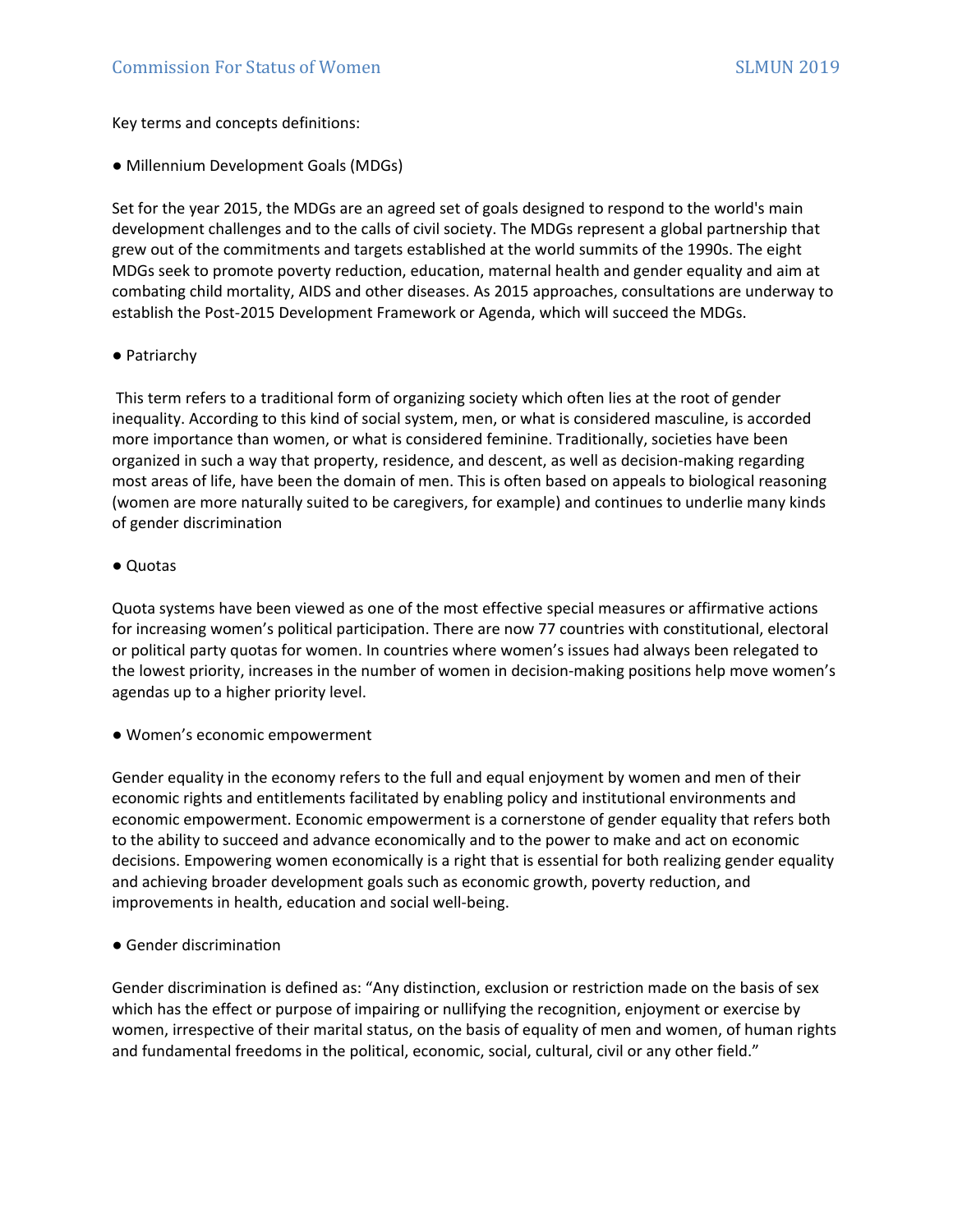● Gender equality (Equality between women and men)

This refers to the equal rights, responsibilities and opportunities of women and men and girls and boys. Equality does not mean that women and men will become the same but that women's and men's rights, responsibilities and opportunities will not depend on whether they are born male or female.

● Empowerment

According to the Oxford Dictionary, empowerment is defined as "the process of becoming stronger and more confident, especially in controlling one's life and claiming one's rights."3 In this context, empowerment of women in rural areas is to recognize their agricultural rights regarding land holding, their financial rights, and educational rights and most importantly their social rights as women in terms of gender equality.

● Gender inequality index (GII)

In 2010, the UNDP developed a new index for measuring gender disparity, called the Gender Inequality Index (GII). This index is a composite measure which shows the loss in human development due to inequality between female and male achievements in three dimensions: (1) reproductive health, (2) empowerment, and (3) the labor market. The index ranges from zero, which indicates that women and men fare equally, to one, which indicates that women fare as poorly as possible in all measured dimensions. The new index was introduced in the 2010 Human Development Report as an experimental measure to remedy the shortcomings of the previous, and no longer used, indicators, the Gender Development Index (GDI) and the Gender Empowerment Measure (GEM), both of which were introduced in the 1995 Human Development Report. According to the index, there is no country in the world where women are equal to their men. In other words, gender equality remains a distant reality still.

#### Past action (by the UN or other authoritative body)

#### The Creation of UN Women

In July 2010, the United Nations General Assembly created UN Women, the United Nations Entity for Gender Equality and the Empowerment of Women. In doing so, UN Member States took an historic step in accelerating the Organization's goals on gender equality and the empowerment of women. The creation of UN Women came about as part of the UN reform agenda, bringing together resources and mandates for greater impact. It merges and builds on the important work of four previously distinct parts of the UN system, which focused exclusively on gender equality and women's empowerment:

- Division for the Advancement of Women (DAW)
- International Research and Training Institute for the Advancement of Women (INSTRAW)
- Office of the Special Adviser on Gender Issues and Advancement of Women (OSAGI)
- United NaƟons Development Fund for Women (UNIFEM)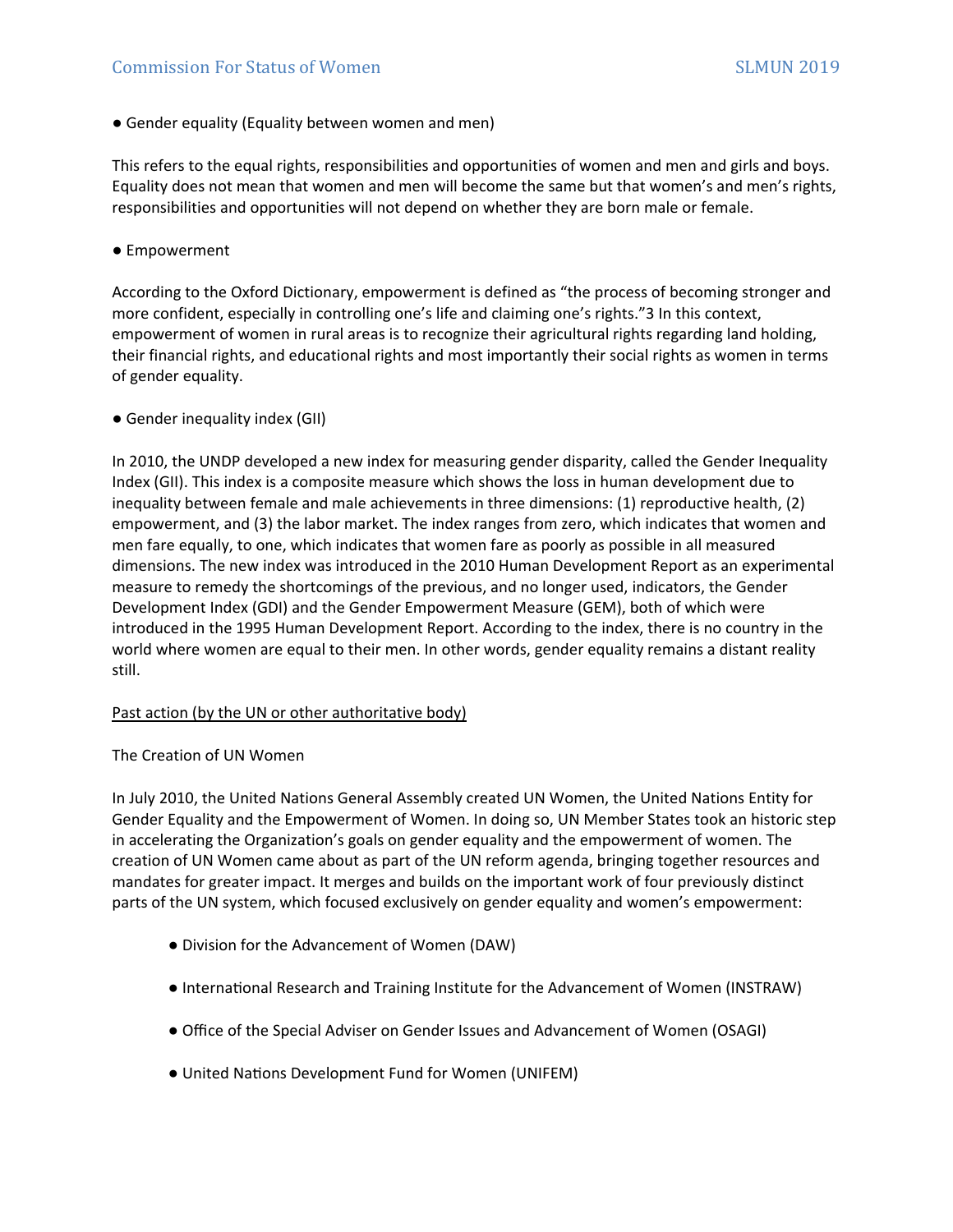The main roles of UN Women are:

● To support inter-governmental bodies, such as the Commission on the Status of Women, in their formulation of policies, global standards and norms.

● To help Member States to implement these standards, standing ready to provide suitable technical and financial support to those countries that request it, and to forge effective partnerships with civil society.

● To hold the UN system accountable for its own commitments on gender equality, including regular monitoring of system‐wide progress.

#### Launching Beijing Platform for Action (BFA)

The Beijing Platform for Action is a landmark document that came out of the Fourth World Conference on Women: Action for Equality, Development and Peace, convened in Beijing, China in September, 1995. Member States, in dialogue with a vast mass of women and men representing civil society from around the world, reviewed past progress and new requirements to accelerate the global march towards gender equality and the empowerment of women. The articulation of their understanding and agreement was contained in the Beijing Declaration and Platform for Action. The Declaration embodies the commitment of the international community to the advancement of women and to the implementation of the Platform for Action, ensuring that a gender perspective is reflected in all policies and programs at the national, regional and international levels. The Platform for Action sets out measures for national and international action in critical areas of concern for the advancement of women for the five years leading up to 2000.

Adoption of the Convention on the Elimination of All Forms of Discrimination against Women (CEDAW)

 CEDAW, which was adopted in 1979 by the UN General Assembly, is also known as the international bill of rights for women. Currently, over 90% of the members of the United Nations are party to the Convention, making it the second most ratified convention, following the Rights of the Child.

CEDAW articulates the nature and meaning of sex‐based discrimination and gender equality, and lays out State obligations to eliminate discrimination and achieve substantive equality. The Convention covers not only discriminatory laws, but also practices and customs, and it applies not only to State action, but also State responsibility to address discrimination against women by private actors. The Convention covers both civil and political rights (rights to vote, to participate in public life, to acquire, change or retain their nationality, equality before the law and freedom of movement) and economic, social and cultural rights (rights to education, work, health and financial credit). CEDAW also pays specific attention to particular phenomena such as trafficking, certain groups of women, such as rural women, and specific areas where there are special risks to women's full enjoyment of their human rights, such as matters related to marriage and the family. CEDAW also specifies the different ways in which States Parties are to eliminate discrimination, including through appropriate legislation prohibiting discrimination, or positive action to improve the status of women.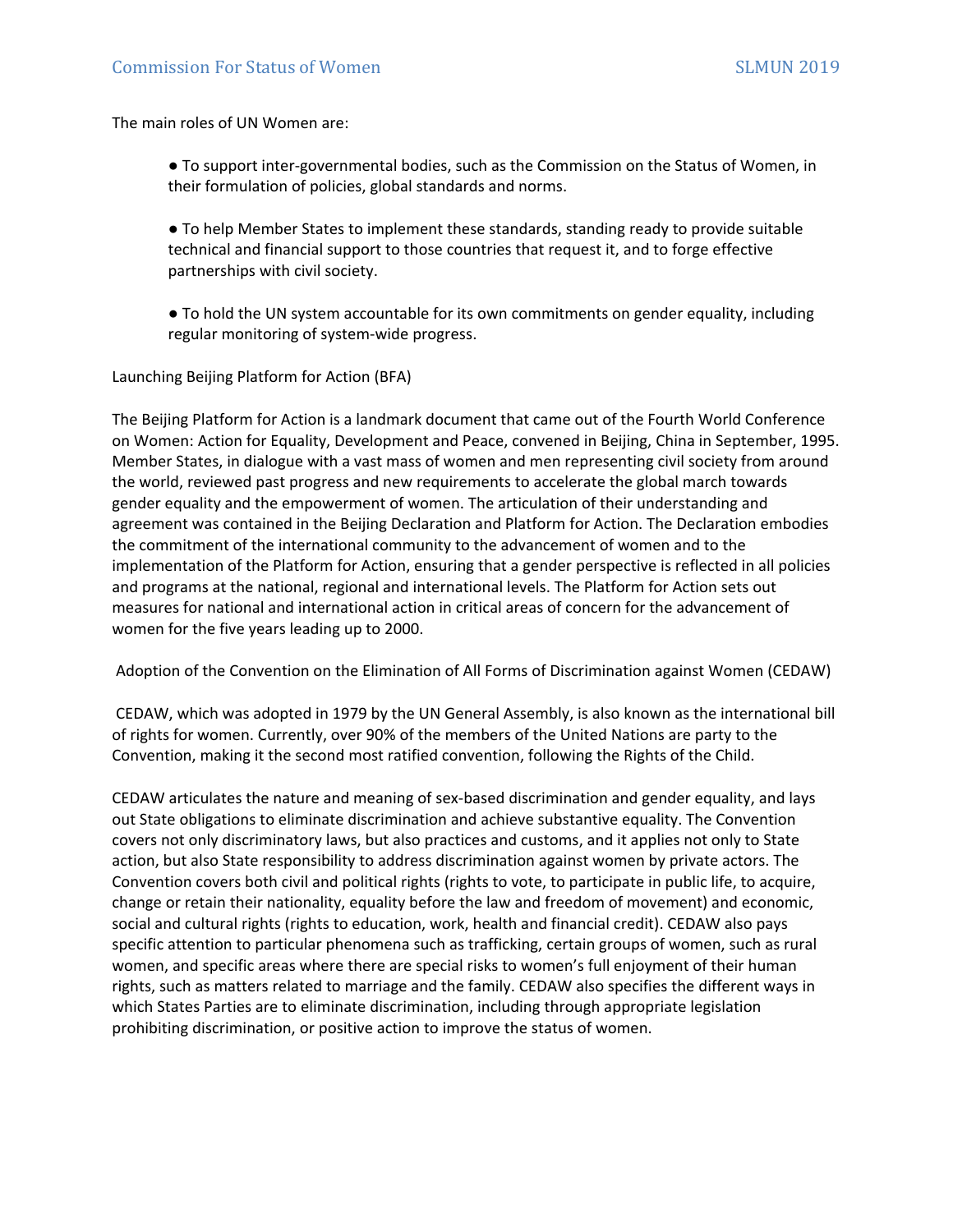#### UN System‐wide Action Plan (UN SWAP)

 The UN‐SWAP (UN System‐wide Action Plan) is a UN system‐wide framework to enhance accountability and measure progress towards the achievement of gender equality and the empowerment of women in the work of the United Nations entities. It is a unified framework that applies equally to all entities, departments, offices and funds and programs of the United Nations system. The UN‐SWAP includes a set of 15 system-wide performance indicators that establish a common understanding of what it means to achieve gender equality and the empowerment of women and a common method to work towards it. The UN‐SWAP also establishes a progressive sliding scale of standards, including the minimum, to which UN system entities are to adhere and aspire to in their work on gender equality and the empowerment of women at the corporate level.

## **POINTS TO CONSIDER**

(I)The current status quo.

- (II)Distinguishing 'Sexual Violence', 'Gender Based Violence' and 'Violence against women'
- (III) Discussion about Refugees, returnees and internally displaced persons as a whole.
- (IV)Human Trafficking
- (V) Sexual violence and women trafficking during time of conflict
- (VI) The causes and contributing factors
- (VII) Kidnapping and slavery by military forces in conflicting territories.
- (VIII)Sexual enslavement
- (IX) Forced pregnancy
- (X) Forced labor
- (XI) Forced Recruitments of fighters.
- (XI)Types of violence during different phases:‐
	- E.g.- During conflict and prior to conflict In the country of asylum During repatriation
		- During re‐integration

• Understanding the basis causes of sexual and gender‐based violence towards refugees, IDPs, and returnees and then developing a preventive action plan while exploitation the results of sexual and gender‐based violence to develop response mechanisms

• Making Certain access of women particularly in refugee camps to resources and their equal participation in the decision making process

• Finding ways to ensure accountability to prevent and respond to sexual and gender‐based violence

• Making certain safety and security of refugees with programs encompass key service providers and informing refugee women about their rights through all stages of program

• Enhancing the information assortment relating to sexual violence and trafficking involving refugees taking differences of regions under consideration.

• Establishing legal and social compensation mechanisms for the victims of both trafficking and sexual violence to overcome the physical and psychological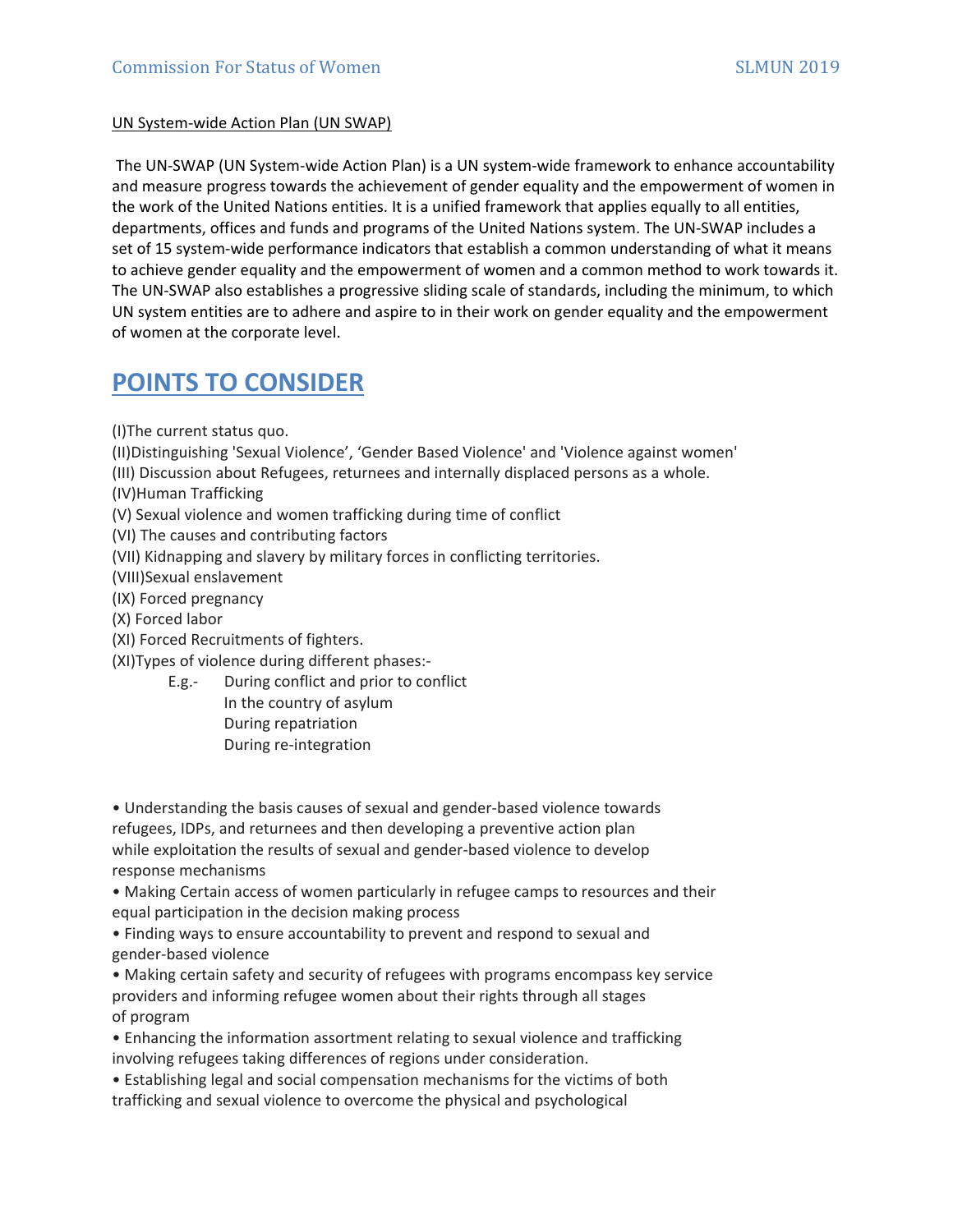trauma through working with the international community

- Making certain women's equal participation in post‐conflict resolution programs to overcome trafficking in places as destinations
- Adopting preventive measures for trafficking ensuing from conflicted areas and making certain response mechanisms to criminal networks who especially benefit from refugee routes
- Analyzing and finding ways to enhance previous instruments adopted regarding prevention of trafficking and sexual violence especially to refugees in order for them to fully address the current situation
- Agreeing on a global policy for preventing sexual and gender based violence against women refugees and trafficking against women who were eventually displaced as a consequence of conflict
- The importance of previously adopted legally binding documents on the rights of displaced women

### **FURTHER READING**

https://www.unicef.org/emerg/files/gl\_sgbv03.pdf

http://www.internal-displacement.org/sites/default/files/publications/documents/201011-af-chadnational-outrage-chad-violence-against-internally-displaced-women-and-girls-in-eastern-chad-countryen\_0.pdf

https://www.ncbi.nlm.nih.gov/pmc/articles/PMC4115473/

https://www.unhcr.org/595b7f344.pdf

https://www.un.org/womenwatch/daw/csw/thematic.htm

http://www.ungei.org/REAL\_Let\_Girls\_Learn\_Literature\_review\_A4\_20pp\_FINAL.pdf

https://www.who.int/violence\_injury\_prevention/media/en/152.pdf

https://www.adb.org/sites/default/files/publication/30364/combating‐trafficking‐south‐asia‐paper.pdf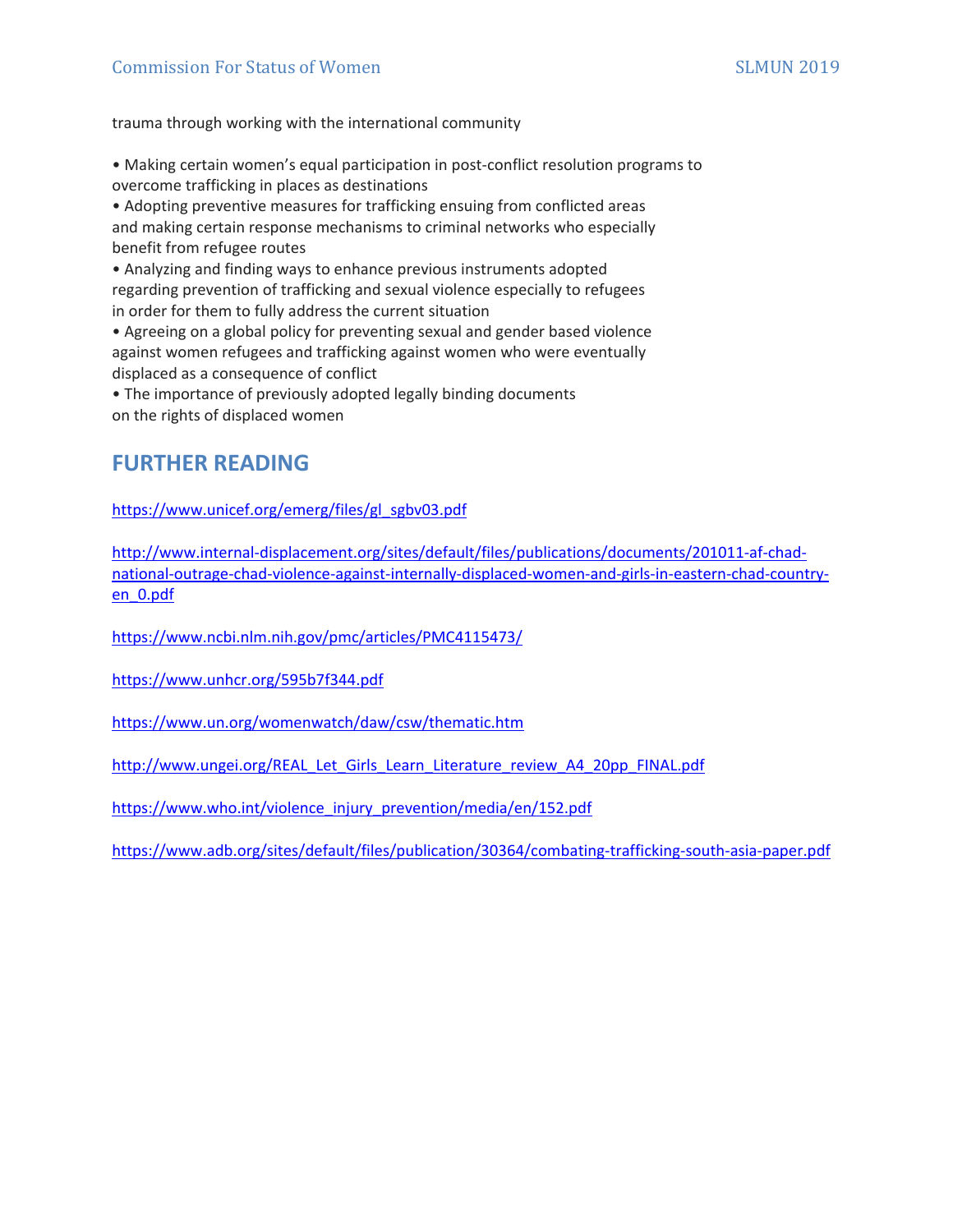### **PRACTICE DEBATE TOPIC: THREATS TO THE HUMANSECURITYOF WOMEN AND CHILDREN DURING TIMES OF WAR.**

#### **BACKGROUND**

Every day, we hear reports of new conflicts and old grievances, of escalating tension and violence. During our missions to conflict situations, we met generations of women and girls who have known nothing other than war. Many are gripped by fear and anger; others had learned to dull their feelings with a quality of silence that often follows catastrophe. They hope that their voices would be heard and their triumphs celebrated; that would showcase, through their lives, every reason that women must be considered full citizens and must have a stake in deciding their own future – and that finally, the world would listen. How could we possibly improve their lives? In part, the answer will depend on the seriousness with which the testimony, analysis, hopes and vision of these ordinary but extraordinary women – survivors, leaders and heroines – are both received and acted upon. Women are victims of unbelievably horrific atrocities and injustices in conflict situations; this is indisputable. As refugees, internally displaced persons, combatants, heads of household and community leaders, as activists and peace‐builders, women and men experience conflict differently. Women rarely have the same resources, political rights, authority or control over their environment and needs that men do. In addition, their caretaking responsibilities limit their mobility and ability to protect themselves. While an estimated one hundred million people died in war over the last century, men and women often died different deaths and were tortured and abused in different ways sometimes for biological reasons, sometimes psychological or social. While more men are killed in war, women often experience violence, forced pregnancy, abduction and sexual abuse and slavery. Their bodies, deliberately infected with HIV/AIDS or carrying a child conceived in rape, have been used as envelopes to send messages to the perceived 'enemy'.

The dilemma of describing the atrocities experienced by women in war in a way that will not ascribe to women the characteristics of passivity and helplessness. Women are everything but that. But as with all groups facing discrimination, violence and marginalization, the causes and consequences of their victimization must be addressed. If not, how will preventive measures ever focus on women? How will the resources and means to protect women be put in place? How will the UN system, governments and non‐governmental organizations (NGOs) be mobilized to support women? We dwell on this point because, so far, not enough has been done.

This nexus goes to the heart of the debate. Humanitarian and human rights concerns do not compromise military and political decision‐making; they are intrinsic to it. This is the human security equation. In setting out this equation, this guide urges you to focus on ten central themes which the UNFPA addressed: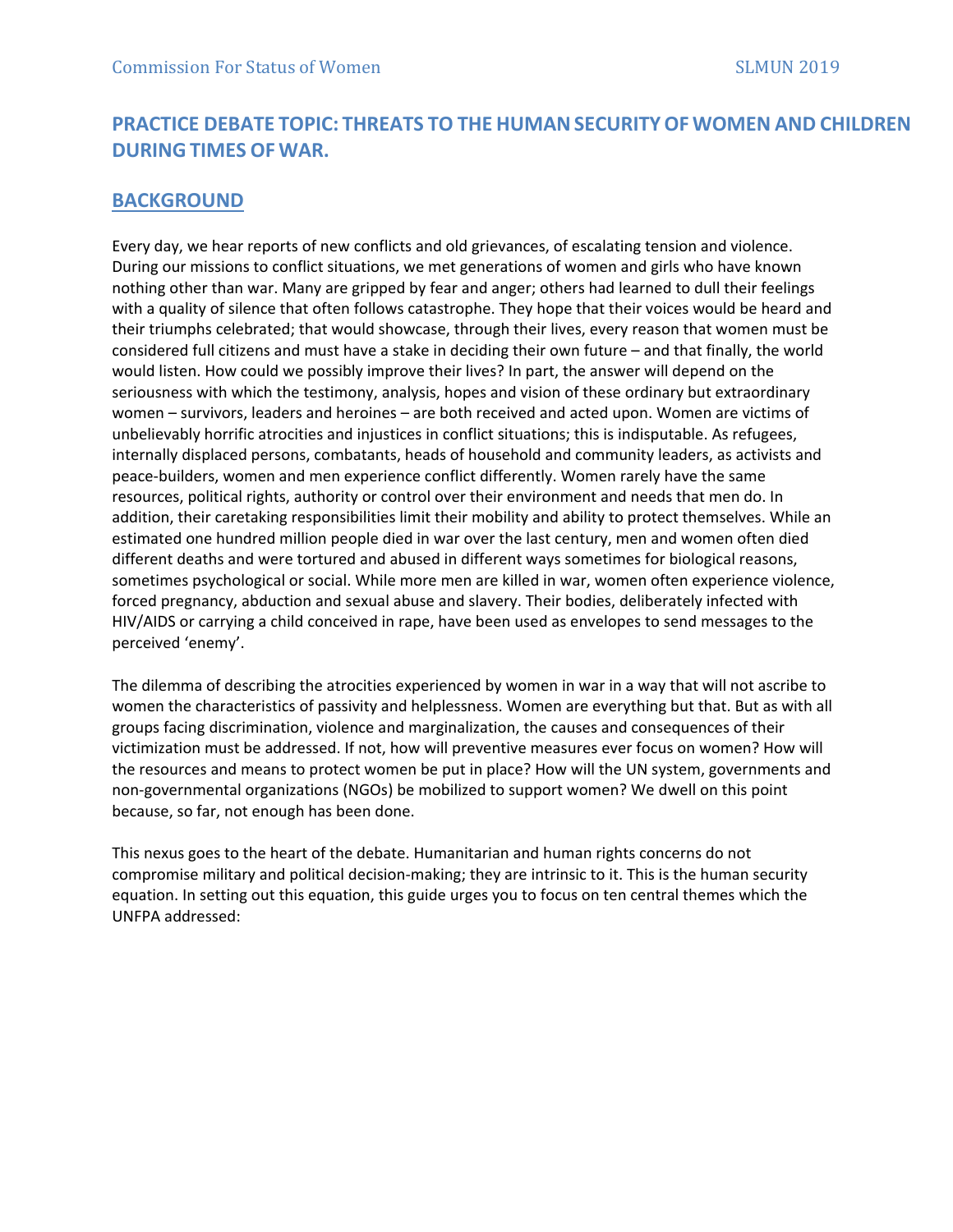**1. Violence against women:** The magnitude of violence suffered by women before, during and after conflict is overwhelming. The glaring gaps in women's protection must be addressed. Without dedicating resources specifically for women's protection, and without mobilizing the requisite technical and operational capacity, the neglect of women will continue.

 **2. Displacement:** The gender dimensions of displacement are overwhelmingly neglected. The international community has a responsibility to protect women who are forced to flee their homes. It must help women to rebuild their lives, protect them and their children, and prevent the violence and exploitation often associated with displacement.

**3. Health:** Sometimes even basic health care is lacking for women in conflict situations. Attention to reproductive health in emergencies has to be institutionalized as part of the response. The knowledge and skills already exist, and experience shows what can be achieved with sufficient resources and political will and with the participation of women in planning.

**4. HIV/AIDS**: Wherever a woman lives with conflict and upheaval, the threat of HIV/AIDS and its effects are multiplied. Women are more susceptible to infection than men, yet often have little control over their sexuality, and at the same time are forced by conflict conditions to trade sex for money, food, shelter and any other number of necessities. Education, protection and access to treatment are essential for people in conflict zones if the rates of infection are to be reduced.

 **5. Organizing for peace**: Women organize for peace in their communities and at the national and regional level, but they are rarely a part of the official peace process. Formal negotiations that exclude half the population from the political process have little hope of popular support. Women's activism must be supported and their political demands acknowledged at every step, from peace negotiations to post conflict elections and the restructuring of society.

**6. Peace operations:** A gender perspective must inform all aspects of mission planning and operation, beginning with the very concept of the operation. Currently, gender concerns are often isolated in the form of a single staff person or small unit lacking sufficient seniority and resources. Women in the local community may have little contact with missions and believe that their needs are not taken into account. Violations committed by peacekeepers, United Nations and other humanitarian personnel are inexcusable. The Secretary‐General's call for zero tolerance for those who commit such crimes must be honored and stronger investigative and disciplinary mechanisms must be put in place.

**7. Justice and accountability**: The impunity that prevails for widespread crimes against women in war must be redressed. Accountability means being answerable to women for crimes committed against them and punishing those responsible. In addition, from the International Criminal Court to regional, national and traditional justice systems, gender must be taken into account and women must have full access to the rule of law.

**8. Media and communications:** The media supplies information for good or ill; it presents images of women that resound throughout communities in complex ways, especially during conflict and postconflict periods, when tensions are high. Post‐conflict reconstruction depends on honest and truthful reporting about all parties and communities. In order to achieve this, women must be involved in creating media, and stories about them must go beyond stereotypes of women as victims or sexual objects.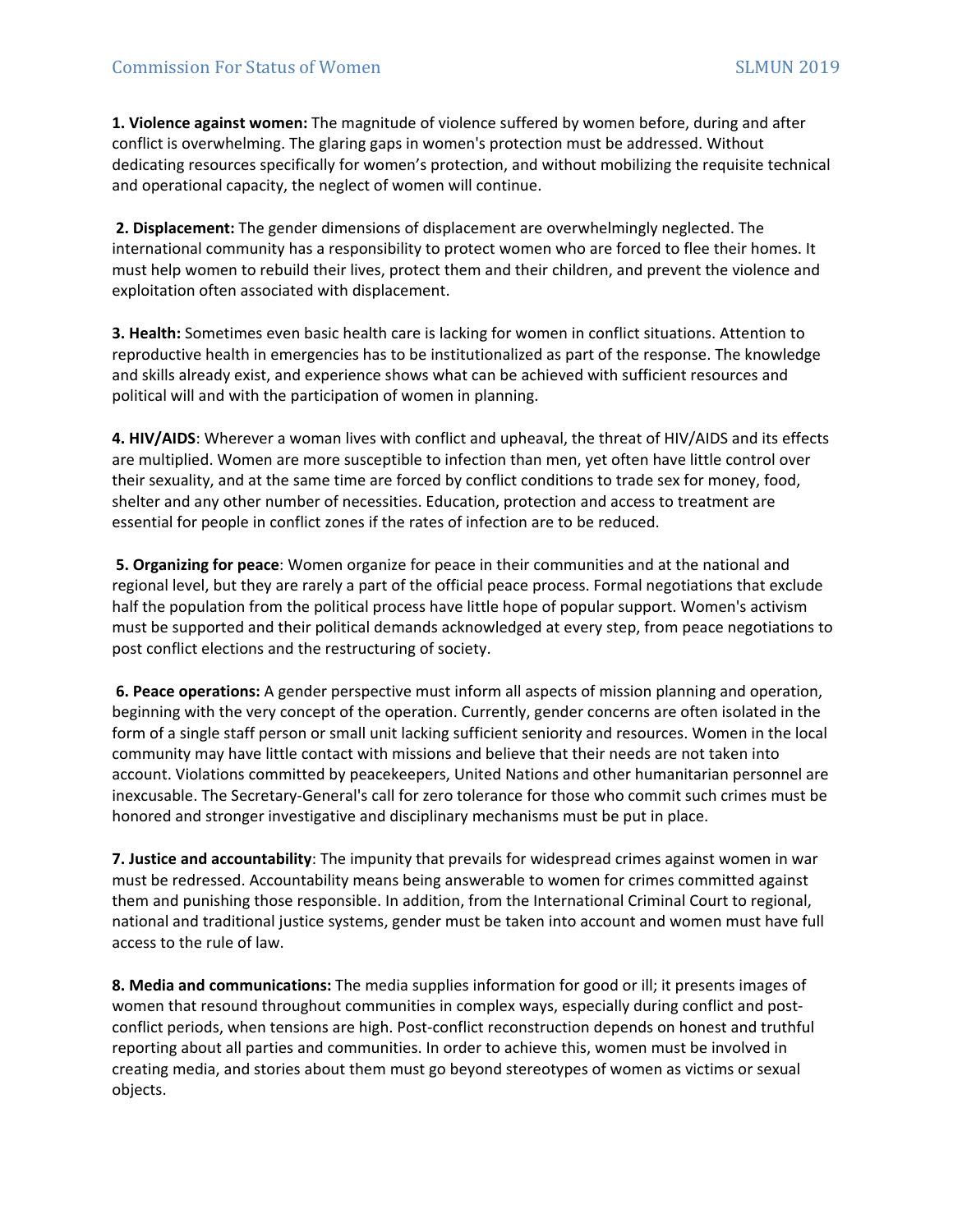#### **Commission For Status of Women SLMUN 2019**

**9. Reconstruction:** In the aftermath of conflict, when nations begin to rebuild, they must recognize and provide for women's specific needs. Water, food and energy must be provided in a safe environment. Training and education are essential. Access to land, resources and jobs must be guaranteed. 10. Prevention: Information from and about women in conflict situations has not informed preventive actions. This is as much a problem of expertise as one of organizational shortcomings. Information from and about women must be collected, analyzed, and made available in a way that is politically meaningful. The beneficiaries of disarmament, demobilization and reintegration programs must not be limited to male combatants. Female combatants, the wives, widows and other dependents of ex-fighters must be included explicitly so that they are invested in rebuilding a new society and ending the cycle of violence.

In recognizing the current militarized climate surrounding national and human security, Rosalind Petchesky questioned whether feminist human security discourse "is a good enough answer to the militarization of people's minds that's rapidly becoming 'normal' thought." Her words frame a key challenge for gender and feminist analysts to find ways to incorporate their critiques into mainstream security discourses, particularly in highlighting the key importance of reducing direct and structural violence in girls' and women's lives and conveying the necessity of working towards its prevention and eradication using both "bottom up" and "top down" approaches. As I have argued in relation to the countries of Afghanistan, Iraq, and Sierra Leone, gender‐based direct and structural violence is a critical issue for women's human security. Also, girls' and women's empowerment through the promotion of gender .A Feminist Analysis equality and reduction of gender discrimination is crucial to their security and the protection of their political, civil, economic, social, and cultural rights. Because women's peace‐ building initiatives are key in addressing and reducing gender inequities and discrimination and related direct and structural violence, their peace building work must be encouraged and supported by policies and programs that underscore its importance in improving human security. (https://home.hiroshimau.ac.jp/heiwa/Pub/E19/chap7.pdf )

# POINTS TO CONSIDER

- 1. What are the strategies that can be used to address the various types of threats to women and children during times of war?
- 2. What are the different sources of threats that need to be tackled?
- 3. Are there other existing UNCSW or UN Programs that can be expanded on to better to address the problem?
- 4. How can UNCSW member states in better identifying threats to women and children and taking steps to alter it?
- 5. How can member states better coordinate and share information with one another regarding the issue at hand?
- 6. What other UN bodies, external parties and organizations can contribute to finding solutions for women and children involved with the issue at hand?